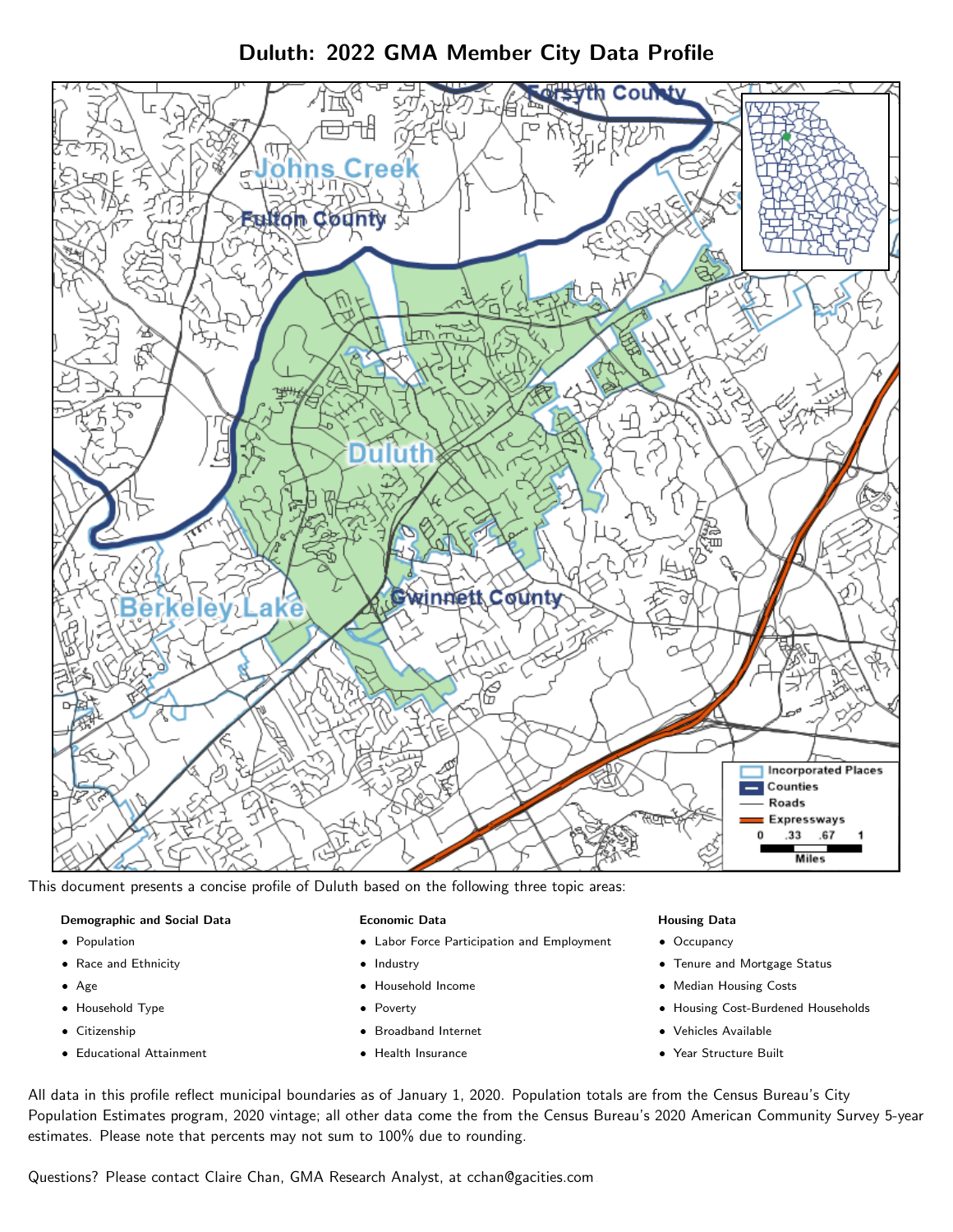# Duluth: Demographic and Social





**Citizenship** 



Source: American Community Survey, 2020 5-year estimates, table B05002 Source: American Community Survey, 2020 5-year estimates, table B15002

#### Race and Ethnicity



Source: U.S. Census Bureau, City Population Estimates, 2020 vintage Source: American Community Survey, 2020 5-year estimates, table B03002

### Household Type



Source: American Community Survey, 2020 5-year estimates, table B01001 Source: American Community Survey, 2020 5-year estimates, table B11001

### Educational Attainment



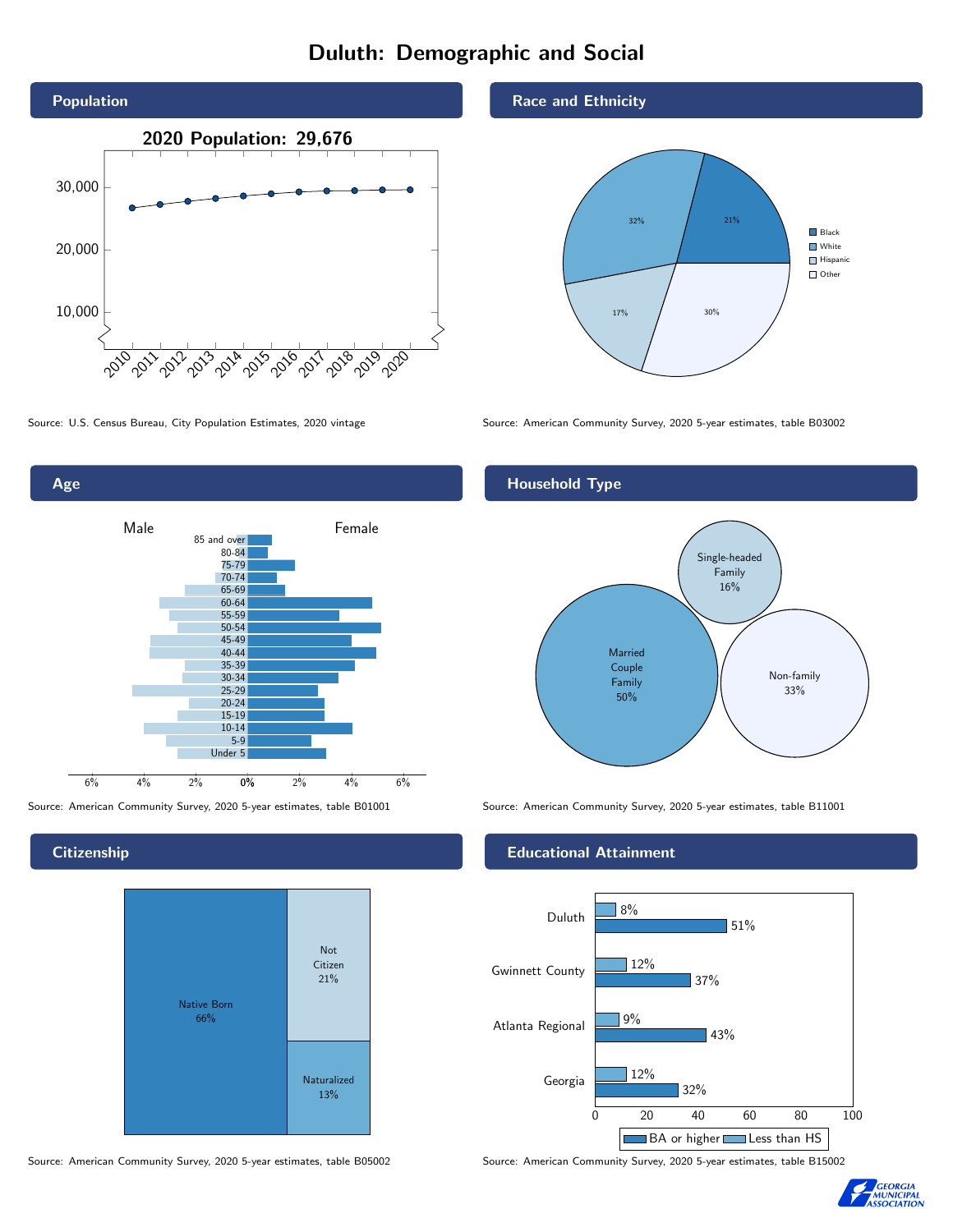# Duluth: Economic



Source: American Community Survey, 2020 5-year estimates, table B23001 Note: Unemployment rate is based upon the civilian labor force.



Source: American Community Survey, 2020 5-year estimates, tables B19013 and B19025 Source: American Community Survey, 2020 5-year estimates, table B17010



#### Industry

| Agriculture, forestry, fishing and hunting, and mining      | $0\%$ |
|-------------------------------------------------------------|-------|
| Construction                                                | $4\%$ |
| Manufacturing                                               | 10%   |
| <b>Wholesale Trade</b>                                      | $4\%$ |
| Retail Trade                                                | 10%   |
| Transportation and warehousing, and utilities               | 5%    |
| Information                                                 | $2\%$ |
| Finance and insurance, real estate, rental, leasing         | 7%    |
| Professional, scientific, mgt, administrative, waste mgt    | 18%   |
| Educational services, and health care and social assistance | 22%   |
| Arts, entertainment, recreation, accommodation, food        | 11%   |
| service                                                     |       |
| Other services, except public administration                | 3%    |
| Public administration                                       | 3%    |

Source: American Community Survey, 2020 5-year estimates, table C24030





## **Health Insurance**



Source: American Community Survey, 2020 5-year estimates, table B28002 Source: American Community Survey, 2020 5-year estimates, table B18135